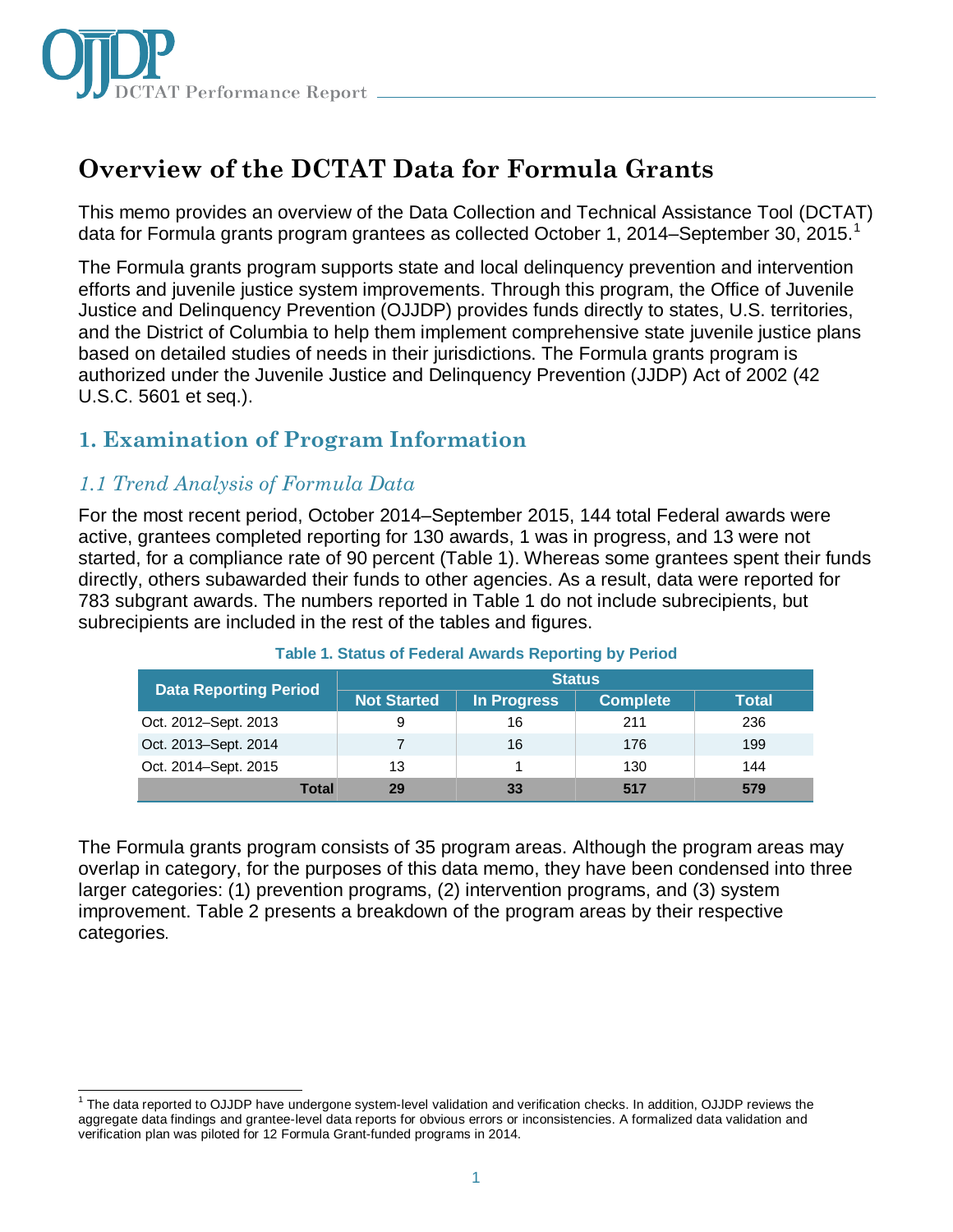| <b>Prevention/Intervention Programs</b>                           |                                                                               | <b>System Improvement</b>                            |
|-------------------------------------------------------------------|-------------------------------------------------------------------------------|------------------------------------------------------|
| Child Abuse and Neglect                                           | Aftercare/Reentry                                                             | <b>Community Assessment</b>                          |
| <b>Children of Incarcerated Parents</b>                           | Alternatives to Detention                                                     | Compliance Monitoring (State Level)                  |
| Delinguency Prevention                                            | <b>Court Services</b>                                                         | Juvenile Justice System Improvement                  |
| Disproportionate Minority Contact<br>(State and Subgrantee Level) | Deinstitutionalization of Status<br>Offenders (State and Subgrantee<br>Level) | State Advisory Group (SAG) Allocation                |
| Gangs                                                             | <b>Diversion</b>                                                              | <b>Youth Courts</b>                                  |
| Job Training                                                      | <b>Gender-Specific Services</b>                                               | <b>Strategic Community Action Planning</b><br>(SCAP) |
| Mentoring                                                         | <b>Graduated Sanctions</b>                                                    |                                                      |
| Native American Programs                                          | <b>Gun Programs</b>                                                           |                                                      |
| Rural Area Juvenile Programs                                      | <b>Hate Crimes</b>                                                            |                                                      |
| School Programs                                                   | Jail Removal (State and Subgrantee<br>Level)                                  |                                                      |
| Youth Advocacy                                                    | <b>Mental Health Services</b>                                                 |                                                      |
|                                                                   | Probation                                                                     |                                                      |
|                                                                   | <b>Restitution/Community Service</b>                                          |                                                      |
|                                                                   | Separation of Juveniles from Adult<br>Inmates (State and Subgrantee Level)    |                                                      |
|                                                                   | Serious Crime                                                                 |                                                      |
|                                                                   | Sex Offender Programs                                                         |                                                      |
|                                                                   | Substance Abuse                                                               |                                                      |

#### **Table 2. Program Areas Organized by Categories of Services**

Over the three most recent reporting periods, the number of (operational only) grantees reporting data for the different program areas have varied. During the October 2014–September 2015 reporting period, the largest number of grantees provided data under the prevention programs subcategory, followed by intervention programs and system improvement.



#### **Figure 1. Awards by Program Area Across Reporting Periods**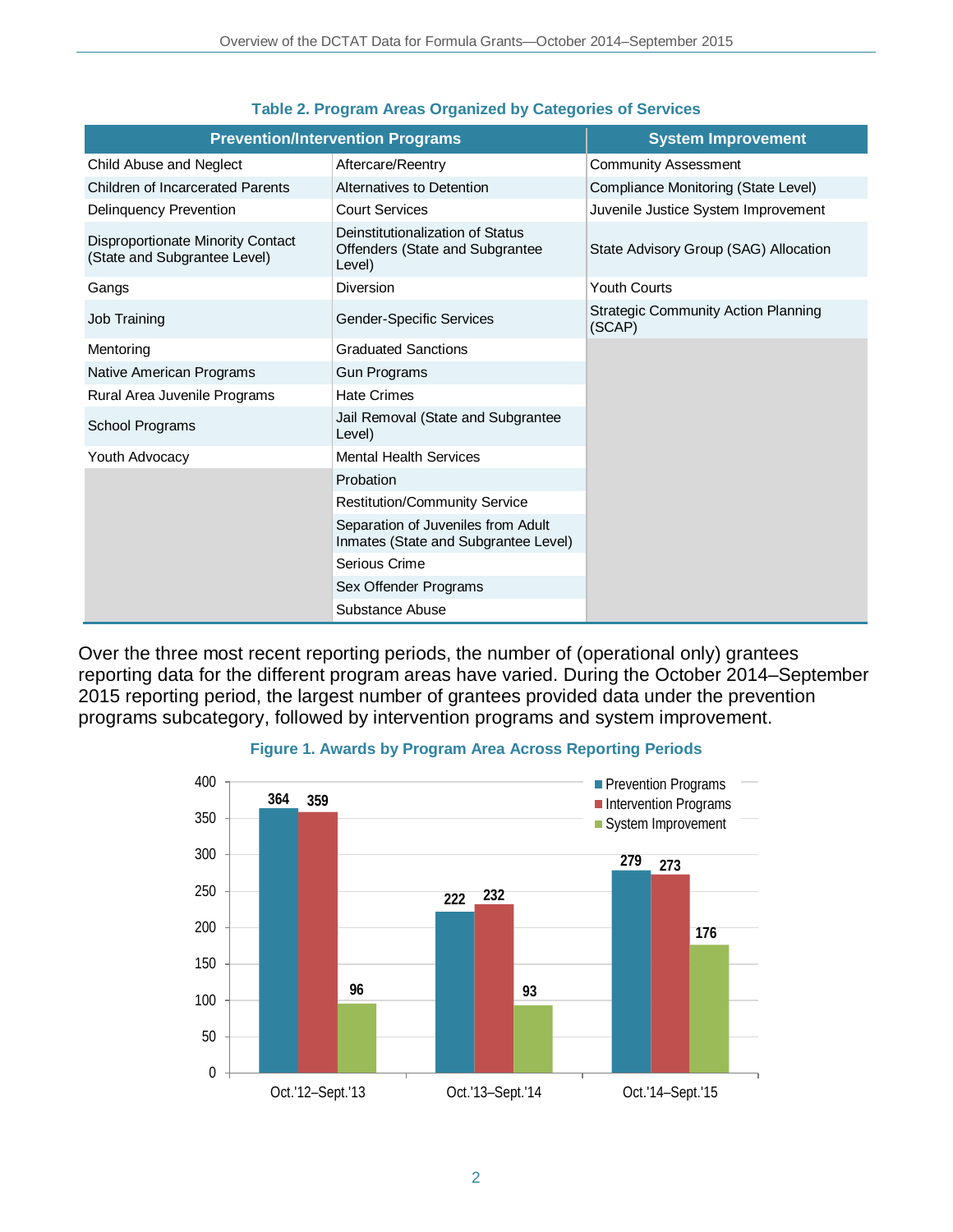Figure 2 depicts the number of subgrants by Federal fiscal year (FFY). During October 2014– September 2015, the most subgrants were made from FFY 2013 funding. In the most current reporting period, 346 subgrants were awarded from FFY 2013 funding. Overall, across the past seven reporting periods, the amount of Formula subgrants has steadily declined.



**Figure 2. Number of Subgrants by FFY 2009–2014**

**Reporting Period**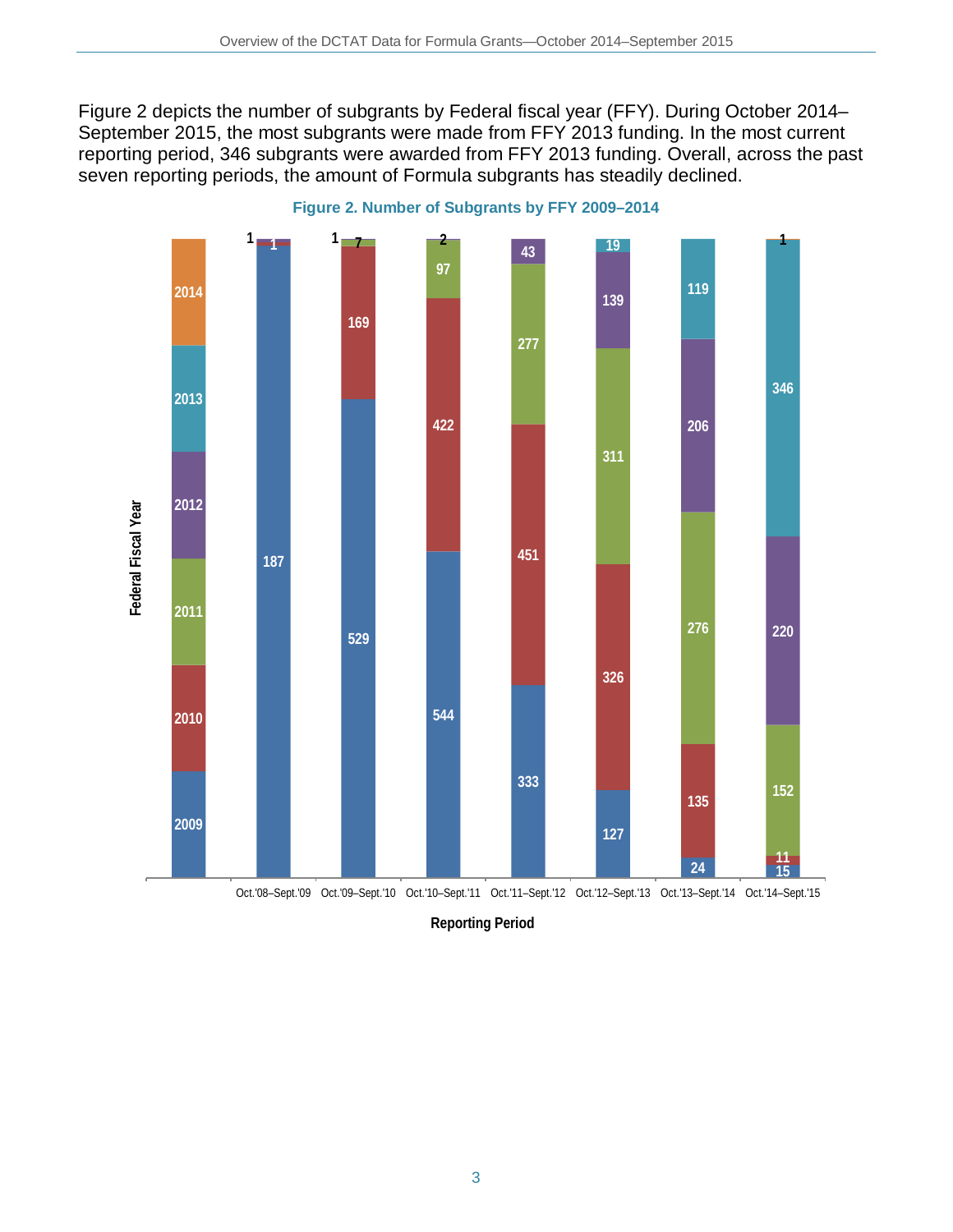In examining Formula grant amounts by state, district, or territory for the most recent reporting period, California received the most funds, followed by Florida and Pennsylvania (Table 3).

| <b>Grantee State,</b><br><b>District, or Territory</b> | <b>Grant Amount</b><br>(Dollars) | <b>Grantee State,</b><br><b>District, or Territory</b> | <b>Grant Amount</b><br>(Dollars) |
|--------------------------------------------------------|----------------------------------|--------------------------------------------------------|----------------------------------|
| АK                                                     | \$<br>856,150                    | <b>MT</b>                                              | \$437,093                        |
| AL                                                     | 525,515                          | NC                                                     | 200,220                          |
| AS                                                     | 75,921                           | <b>ND</b>                                              | 330,607                          |
| <b>AR</b>                                              | 1,914,896                        | <b>NE</b>                                              | 1,872,761                        |
| AZ                                                     | 2,479,880                        | <b>NH</b>                                              | 571,507                          |
| CA                                                     | 10,023,896                       | <b>NJ</b>                                              | 1,512,313                        |
| CO                                                     | 764,606                          | <b>NM</b>                                              | 50,000                           |
| CT                                                     | 874,893                          | <b>NV</b>                                              | 460,000                          |
| DC                                                     | 355,000                          | <b>NY</b>                                              | 3,269,366                        |
| DE                                                     | 471,862                          | OH                                                     | 2,706,733                        |
| <b>FL</b>                                              | 7,159,803                        | OK                                                     | 795,216                          |
| GA                                                     | 1,804,202                        | <b>OR</b>                                              | 709,243                          |
| H <sub>l</sub>                                         | 2,426,605                        | PA                                                     | 4,381,504                        |
| IA                                                     | 332,836                          | PR                                                     | 316,242                          |
| ID                                                     | 242,647                          | R <sub>l</sub>                                         | 602,636                          |
| IL                                                     | 2,071,258                        | <b>SC</b>                                              | 678.317                          |
| IN                                                     | 1,324,090                        | SD                                                     | 781,880                          |
| KS                                                     | 376,030                          | TN                                                     | 688,731                          |
| KY                                                     | 451,392                          | <b>TX</b>                                              | 2,631,180                        |
| LA                                                     | 1,850,527                        | UT                                                     | 560.452                          |
| MA                                                     | 731,778                          | VA                                                     | 226,370                          |
| <b>MD</b>                                              | 1,576,427                        | VI                                                     | 43,749                           |
| <b>ME</b>                                              | 728,231                          | VT                                                     | 393,285                          |
| MI                                                     | 924,504                          | <b>WA</b>                                              | 674,525                          |
| <b>MN</b>                                              | 1,255,230                        | WI                                                     | 957,734                          |
| <b>MO</b>                                              | 530,421                          | WV                                                     | 479,844                          |
| <b>MS</b>                                              | 510,404                          | WY                                                     | 21,850                           |

#### **Table 3. Grant Amount by State, District, or Territory (Dollars): October 2014–September 2015**

### *1.2 Demographic Data for Program Participants, October 2014–September 2015*

Table 4 presents an aggregate of demographic data for the reporting period and the number of Formula grantees that serve each population. Targeted services include any approaches specifically designed to meet the needs of the population (e.g., gender-specific, culturally based, developmentally appropriate services).

| <b>Population</b>                             | <b>Grantees Serving Group</b><br><b>During Project Period</b> |
|-----------------------------------------------|---------------------------------------------------------------|
| <b>Race/Ethnicity</b>                         |                                                               |
| American Indian/Alaska Native                 | 225                                                           |
| Asian                                         | 198                                                           |
| Black/African American                        | 440                                                           |
| Hispanic or Latino (of any race)              | 412                                                           |
| Native Hawaiian and Other Pacific<br>Islander | 96                                                            |
| Other Race                                    | 220                                                           |
| White/Caucasian                               | 387                                                           |
| Caucasian/Non-Latino                          | 243                                                           |
| <b>Youth Population Not Served Directly</b>   | 242                                                           |

#### **Table 4. Target Population, October 2014–September 2015**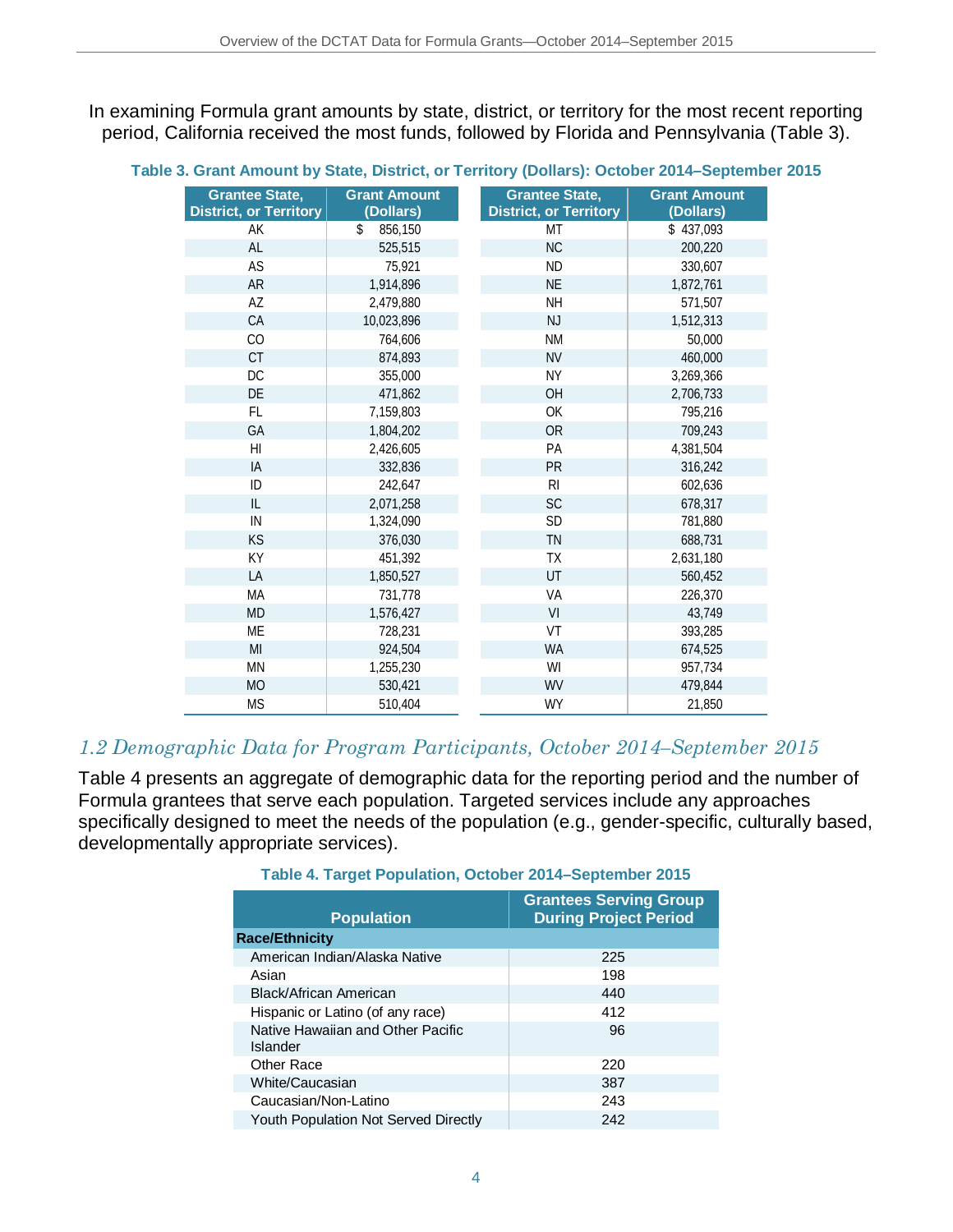| <b>Justice System Status</b>                |     |  |
|---------------------------------------------|-----|--|
| At-Risk Population (no prior offense)       | 391 |  |
| First-Time Offenders                        | 318 |  |
| <b>Repeat Offenders</b>                     | 203 |  |
| Sex Offenders                               | 63  |  |
| <b>Status Offenders</b>                     | 145 |  |
| <b>Violent Offenders</b>                    | 83  |  |
| Youth Population Not Served Directly        | 243 |  |
| <b>Gender</b>                               |     |  |
| Male                                        | 510 |  |
| Female                                      | 517 |  |
| <b>Youth Population Not Served Directly</b> | 241 |  |
| Age                                         |     |  |
| $0 - 10$                                    | 188 |  |
| $11 - 18$                                   | 517 |  |
| Over 18                                     | 115 |  |
| <b>Youth Population Not Served Directly</b> | 80  |  |
| <b>Geographic Area</b>                      |     |  |
| Rural                                       | 313 |  |
| Suburban                                    | 250 |  |
| Tribal                                      | 62  |  |
| Urban                                       | 325 |  |
| Youth Population Not Served Directly        | 239 |  |
| <b>Other</b>                                |     |  |
| Mental Health                               | 190 |  |
| Substance Abuse                             | 193 |  |
| Truant/Dropout                              | 207 |  |

# **2. Analysis of Core Measure Data, October 2014–September 2015**

## *2.1 Analysis of Target Behaviors*

Targeted behaviors measure a positive change in behavior among program participants. Ideally, data are collected on the number of youth who demonstrate a positive change for a targeted behavior in each reporting period. Tables 5 and 6 show a list of measures for which grantees were required to evaluate performance and track data for certain target behaviors in each program category. The tables list short-term (Table 5) and long-term (Table 6) percentages for the specified target behavior for all program categories. In all, 119,256 youth participants were served in various programs funded by Formula grants. Of that number, approximately 90 percent completed the defined program requirements successfully.

Table 5 shows that 66 percent of program youth exhibited a desired change in the targeted behavior in the short term.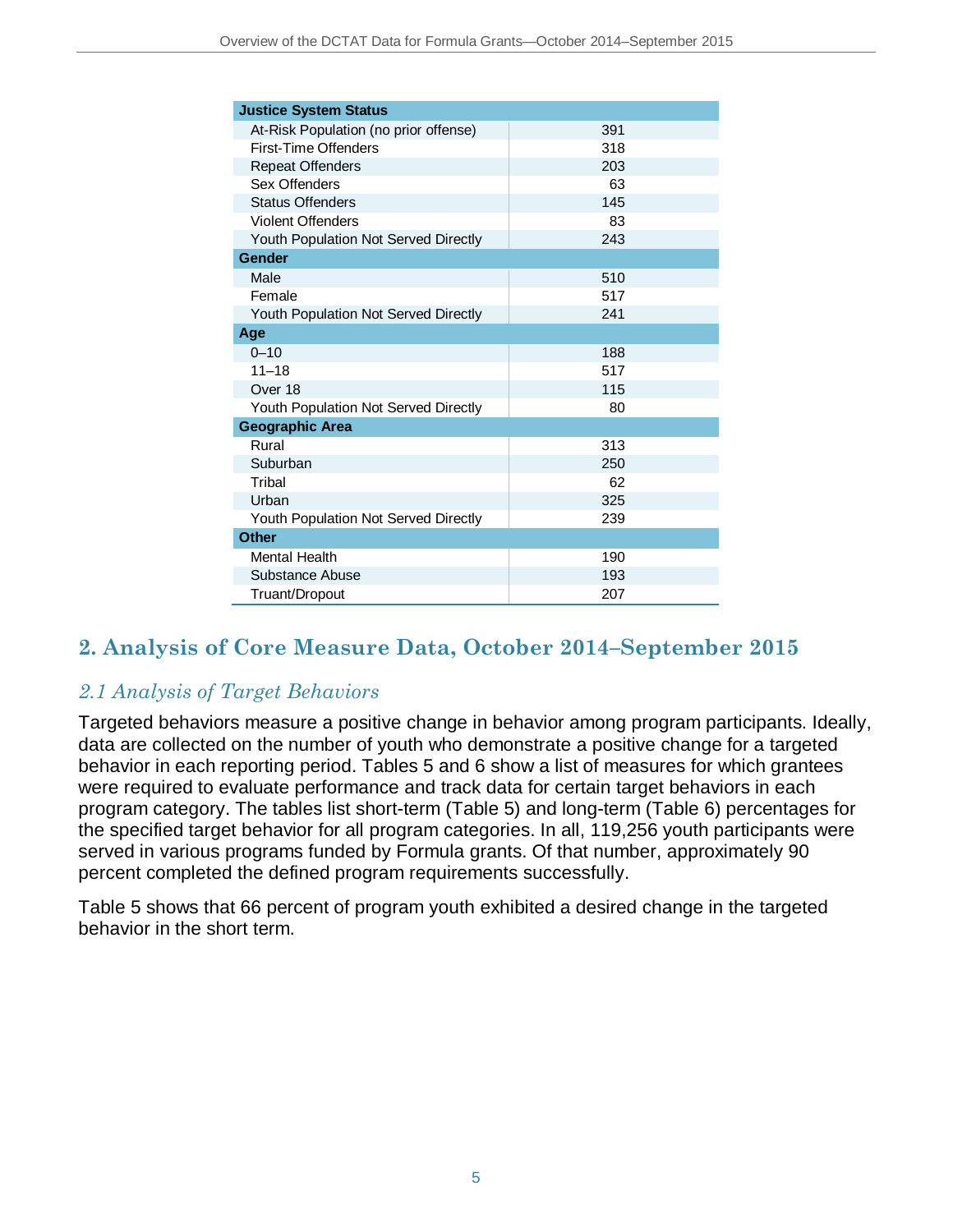| <b>Target Behavior</b>       | <b>Youth Receiving</b><br><b>Services for</b><br><b>Target Behavior</b> | <b>Youth with Noted</b><br><b>Behavioral Change</b> | <b>Percent of Youth</b><br>with Noted<br><b>Behavioral Change</b> |
|------------------------------|-------------------------------------------------------------------------|-----------------------------------------------------|-------------------------------------------------------------------|
| <b>Antisocial Behavior</b>   | 5,607                                                                   | 4,398                                               | 78                                                                |
| Anxiety                      | 24                                                                      | 24                                                  | 100                                                               |
| <b>Coping Skills</b>         | 45                                                                      | 45                                                  | 100                                                               |
| Depression                   | 22                                                                      | 22                                                  | 100                                                               |
| <b>Job Skills</b>            | 432                                                                     | 291                                                 | 67                                                                |
| School Attendance            | 16,896                                                                  | 8,891                                               | 53                                                                |
| <b>Family Relationships</b>  | 5,693                                                                   | 4,863                                               | 85                                                                |
| Substance Use                | 3,727                                                                   | 2,693                                               | 72                                                                |
| Social Competence            | 3,356                                                                   | 2,261                                               | 67                                                                |
| Self Esteem                  | 725                                                                     | 399                                                 | 55                                                                |
| Perception of Social Support | 202                                                                     | 168                                                 | 83                                                                |
| Body Image                   | 487                                                                     | 360                                                 | 74                                                                |
| <b>Employment Status</b>     | 40                                                                      | 40                                                  | 100                                                               |
| <b>Total</b>                 | 37,256                                                                  | 24,455                                              | 66                                                                |

#### **Table 5. Short-Term Performance Measures Data, October 2014–September 2015**

Table 6 lists the percentages for the long-term outcomes of the specified target behaviors for all program categories. Long-term outcomes are the ultimate outcomes sought for participants, recipients, the juvenile justice system, or the community. They are measured within 6–12 months after youth leave or complete the program. Overall, 81 percent of program youth had a desired change in the targeted behavior.

| <b>Target Behavior</b>       | <b>Youth Receiving</b><br><b>Services for Target</b><br><b>Behavior Who Exited</b><br>6–12 Months Ago | <b>Youth with Noted</b><br><b>Behavioral Change</b> | <b>Percent of Youth with</b><br><b>Noted Behavioral</b><br>Change |
|------------------------------|-------------------------------------------------------------------------------------------------------|-----------------------------------------------------|-------------------------------------------------------------------|
| <b>Antisocial Behavior</b>   | 694                                                                                                   | 578                                                 | 83                                                                |
| School Attendance            | 524                                                                                                   | 403                                                 | 77                                                                |
| <b>Family Relationships</b>  | 343                                                                                                   | 245                                                 | 71                                                                |
| Perception of Social Support | 90                                                                                                    | 68                                                  | 76                                                                |
| Substance Use                | 198                                                                                                   | 159                                                 | 80                                                                |
| Social Competence            | 39                                                                                                    | 39                                                  | 100                                                               |
| Self Esteem                  | 40                                                                                                    | 40                                                  | 100                                                               |
| Body Image                   | 195                                                                                                   | 195                                                 | 100                                                               |
| <b>Total</b>                 | 2,123                                                                                                 | 1.727                                               | 81                                                                |

**Table 6. Long-Term Performance Measures Data, October 2014–September 2015**

### *2.2 Analysis of Evidence-Based Programs and/or Practices*

Evidence-based programs and practices include program models that have been shown, through rigorous evaluation and replication, to be effective at preventing or reducing juvenile delinquency or related risk factors. A significant number of programs funded through Formula grants are implementing evidence-based programs and/or practices (Figure 3). In October 2014–September 2015, 45 percent of grantees and subgrantees (*n* = 333) implemented evidence-based programs and/or practices.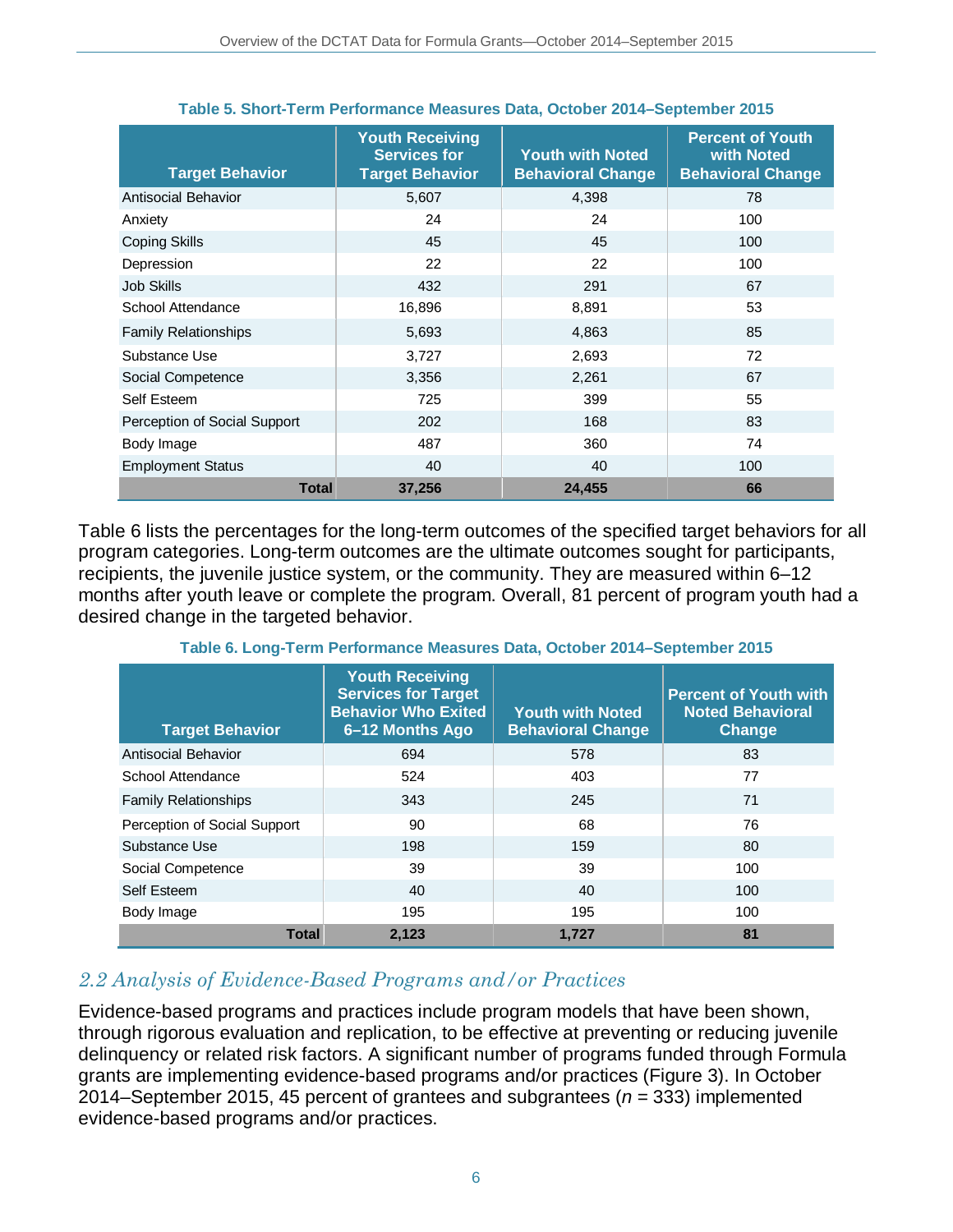

#### **Figure 3. Programs Implementing Evidence-Based Programs and/or Practices (Cumulative Total of Evidence-Based Programs/Practices** *N* **=1,181)**

# *2.3 Analysis of the Recidivism Measure*

Included in the core measures are those that gauge reoffending outcomes for youth served by the program. The term "reoffending" (or recidivism) refers to a subsequent new offense. Youth who reoffend are already in the system and are adjudicated for a new delinquent offense. These youth are typically served in intervention programs that have a goal of preventing subsequent offenses.

Recidivism levels among the youth served while in the program (short-term data) were relatively low: 6 percent of the youth tracked reoffended while in the program. A number of youth who exited the program were tracked for reoffenses 6-12 months earlier ( $N = 4,042$ ). Of those tracked, 618 committed a new offense. Short-term juvenile reoffending rates are shown in Table 7, and long-term reoffending rates are in Table 8.

| <b>Performance Measure</b>                                        | <b>Data</b>        |
|-------------------------------------------------------------------|--------------------|
| Number of program youth tracked                                   | 15,880             |
| Program youth with new arrest or delinguent offense               | 923                |
| Number of program youth who were recommitted to juvenile facility | 215                |
| Number of program youth sentenced to adult prison                 | 6                  |
| Number of youth who received another sentence                     | 278                |
| Percent of program youth who reoffend (recidivism)                | 923/15,880<br>(6%) |

#### **Table 7. Short-Term Reoffending Data, October 2014–September 2015**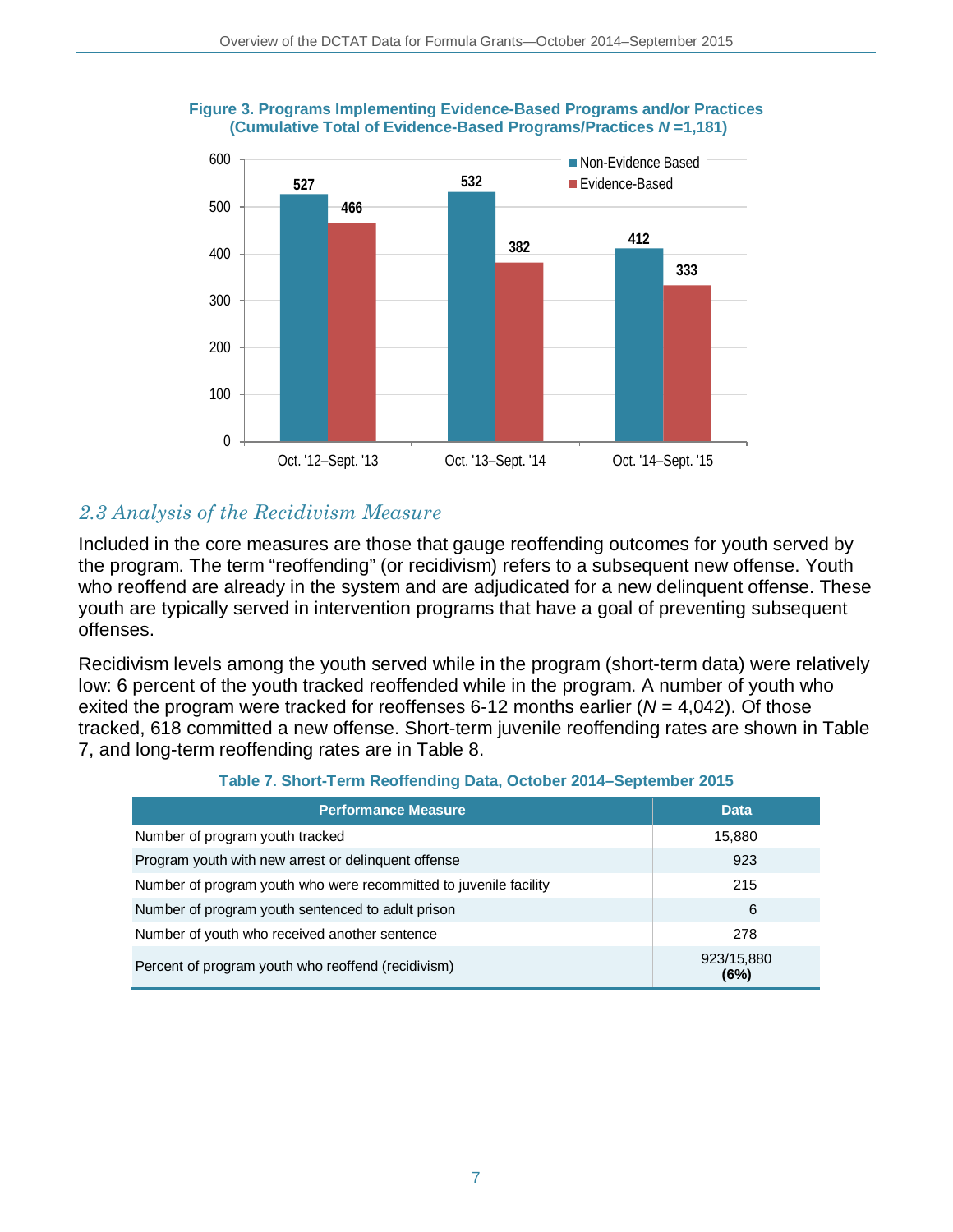| <b>Performance Measure</b>                                                                  | Data               |
|---------------------------------------------------------------------------------------------|--------------------|
| Number of program youth who exited the program 6–12 months ago who were<br>tracked          | 4.042              |
| Of those tracked, the number of program youth who had a new arrest or delinquent<br>offense | 618                |
| Number of program youth who were recommitted to a juvenile facility                         | 71                 |
| Number of program youth who were sentenced to adult prison                                  | 2                  |
| Number of youth who received another sentence                                               | 69                 |
| Percent of program youth who reoffend (recidivism)                                          | 618/4,042<br>(15%) |

#### **Table 8. Long-Term Reoffending Data for Youth Exiting Programs 6–12 Months Earlier, October 2014–September 2015**

# **3. Narrative Response Data**

### *3.1 Grant-Related Accomplishments: October 2014–September 2015*

Grantees were asked to answer four questions about their overall accomplishments and what barriers they had encountered during the reporting period. The narrative responses present a story to go with the numeric data that each grantee reported. States reported accomplishments in areas such as staff training in juvenile facilities, educational enhancements, and reduction of disproportionate minority contact (DMC) within the juvenile justice system. Other accomplishments included significant reductions in juvenile delinquency through the implementation of various prevention programs.

For example, New Jersey used funding to support two aftercare/reentry programs that served the state's northern and southern regions. The two programs assisted the transition of youth returning from a Juvenile Justice commission facility back to their community. The staff worked with youth and their families to facilitate reintegration by providing life skills and employability training. Youth also participated in a supported work program where they gained valuable professional experience.

California reported many individual project accomplishments, including: establishing evening reporting centers offering probation students enriching alternatives to involvement in the juvenile justice system, creating stronger relationships with probation departments through ongoing trainings to help divert youth to community services, establishing youth courts focusing on the special needs of young women involved in the system; providing trainings on the nonvictimization of commercially sexually exploited youth; and offering linkages for families and youth to mental health and primary health care services.

In South Carolina, a new program provided by Carolina Family Services, Inc., called Project Connect, actively worked to reduce the number of juvenile detentions, DMCs, and the unnecessary institutionalization of status offenders in local counties. Project Connect offered community-based, culturally competent, and strength-based alternatives to costly secure detention for low-risk juvenile offenders through independent service providers in coordination with community-based agencies. These services helped juveniles and their families to address factors influencing their behavior. Additionally, the family advocate worked to strengthen parenting skills while helping participants learn to navigate the educational, vocational, mental health, juvenile justice, and social systems in which they lived.